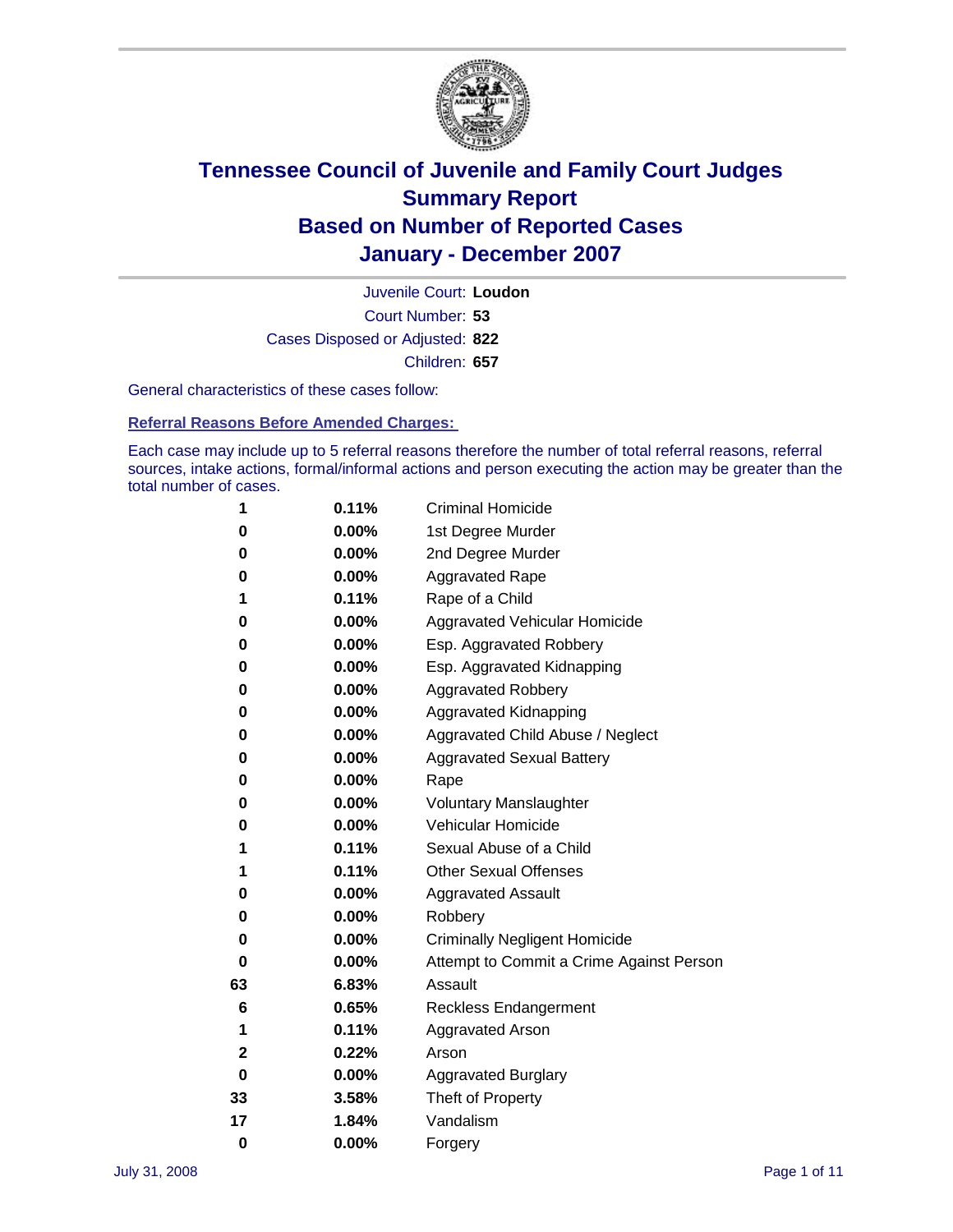

Court Number: **53** Juvenile Court: **Loudon** Cases Disposed or Adjusted: **822** Children: **657**

#### **Referral Reasons Before Amended Charges:**

Each case may include up to 5 referral reasons therefore the number of total referral reasons, referral sources, intake actions, formal/informal actions and person executing the action may be greater than the total number of cases.

| 0           | 0.00%    | <b>Worthless Checks</b>                                     |
|-------------|----------|-------------------------------------------------------------|
| 0           | 0.00%    | Illegal Possession / Fraudulent Use of Credit / Debit Cards |
|             | 0.11%    | <b>Burglary</b>                                             |
| 0           | $0.00\%$ | Unauthorized Use of a Vehicle                               |
| 0           | 0.00%    | <b>Cruelty to Animals</b>                                   |
| 0           | $0.00\%$ | Sale of Controlled Substances                               |
| $\bf{0}$    | 0.00%    | <b>Other Drug Offenses</b>                                  |
| 53          | 5.74%    | <b>Possession of Controlled Substances</b>                  |
| $\mathbf 0$ | $0.00\%$ | <b>Criminal Attempt</b>                                     |
| 3           | 0.33%    | Carrying Weapons on School Property                         |
| 4           | 0.43%    | Unlawful Carrying / Possession of a Weapon                  |
| $\mathbf 2$ | 0.22%    | <b>Evading Arrest</b>                                       |
| 0           | 0.00%    | Escape                                                      |
| $\bf{0}$    | 0.00%    | Driving Under Influence (DUI)                               |
| 18          | 1.95%    | Possession / Consumption of Alcohol                         |
| 1           | 0.11%    | Resisting Stop, Frisk, Halt, Arrest or Search               |
| 0           | $0.00\%$ | <b>Aggravated Criminal Trespass</b>                         |
| 9           | 0.98%    | Harassment                                                  |
| 0           | 0.00%    | Failure to Appear                                           |
| 0           | 0.00%    | Filing a False Police Report                                |
| 1           | 0.11%    | Criminal Impersonation                                      |
| 3           | 0.33%    | <b>Disorderly Conduct</b>                                   |
| 1           | 0.11%    | <b>Criminal Trespass</b>                                    |
| 0           | 0.00%    | <b>Public Intoxication</b>                                  |
| 0           | 0.00%    | Gambling                                                    |
| 244         | 26.44%   | Traffic                                                     |
| 1           | 0.11%    | <b>Local Ordinances</b>                                     |
| 0           | $0.00\%$ | Violation of Wildlife Regulations                           |
| 0           | 0.00%    | Contempt of Court                                           |
| 86          | 9.32%    | Violation of Probation                                      |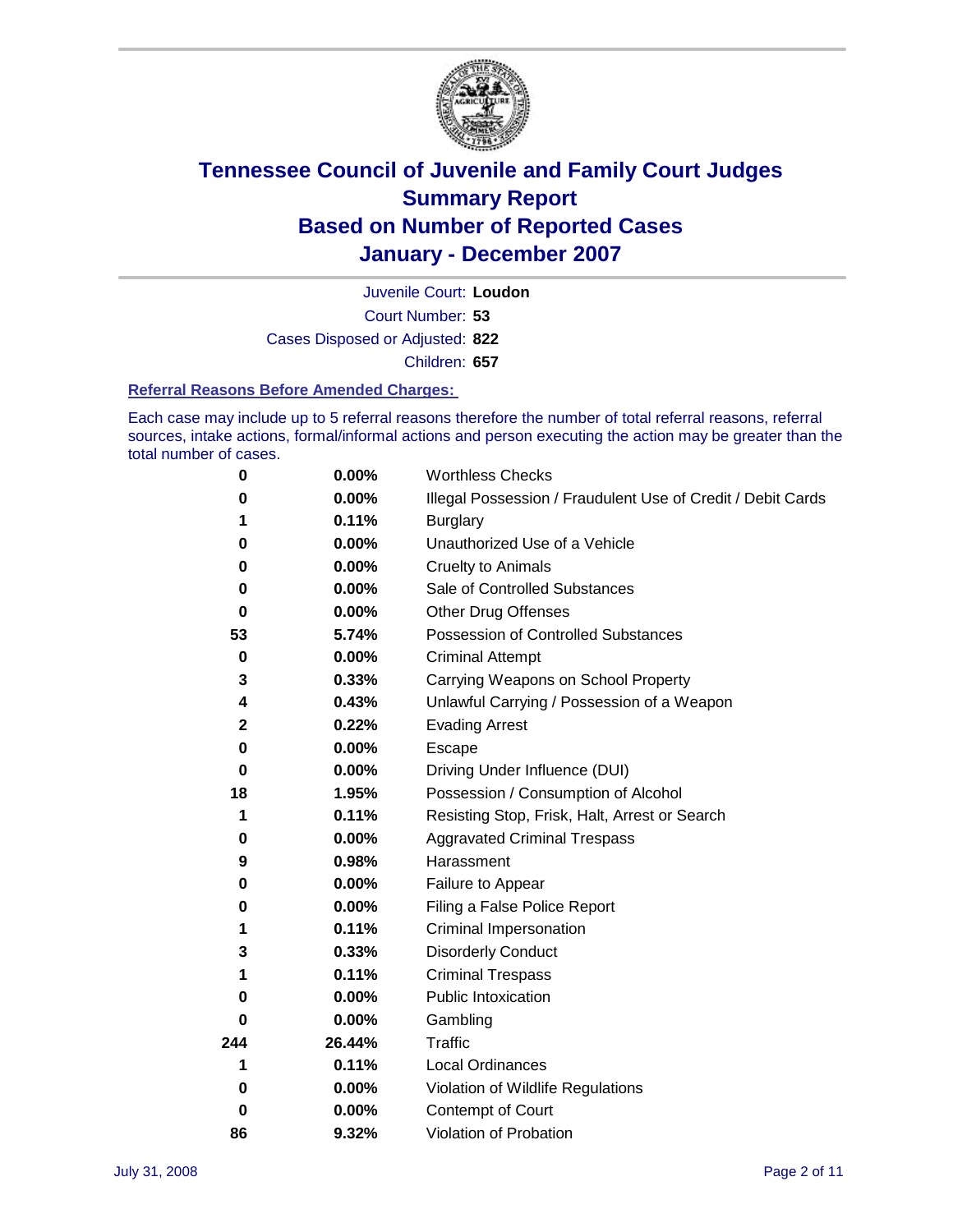

Court Number: **53** Juvenile Court: **Loudon** Cases Disposed or Adjusted: **822** Children: **657**

#### **Referral Reasons Before Amended Charges:**

Each case may include up to 5 referral reasons therefore the number of total referral reasons, referral sources, intake actions, formal/informal actions and person executing the action may be greater than the total number of cases.

| 923          | 100.00% | <b>Total Referrals</b>                 |
|--------------|---------|----------------------------------------|
| 0            | 0.00%   | Other                                  |
| 0            | 0.00%   | <b>Consent to Marry</b>                |
| 0            | 0.00%   | <b>Request for Medical Treatment</b>   |
| 0            | 0.00%   | <b>Child Support</b>                   |
| 0            | 0.00%   | Paternity / Legitimation               |
| 0            | 0.00%   | Visitation                             |
| 0            | 0.00%   | Custody                                |
| 0            | 0.00%   | <b>Foster Care Review</b>              |
| 0            | 0.00%   | <b>Administrative Review</b>           |
| 0            | 0.00%   | <b>Judicial Review</b>                 |
| 0            | 0.00%   | Violation of Informal Adjustment       |
| 0            | 0.00%   | <b>Violation of Pretrial Diversion</b> |
| 0            | 0.00%   | <b>Termination of Parental Rights</b>  |
| 0            | 0.00%   | Dependency / Neglect                   |
| $\bf{0}$     | 0.00%   | <b>Physically Abused Child</b>         |
| 0            | 0.00%   | <b>Sexually Abused Child</b>           |
| 17           | 1.84%   | Violation of Curfew                    |
| $\mathbf{2}$ | 0.22%   | Violation of a Valid Court Order       |
| 36           | 3.90%   | Possession of Tobacco Products         |
| 1            | 0.11%   | Out-of-State Runaway                   |
| 18           | 1.95%   | In-State Runaway                       |
| 254          | 27.52%  | Truancy                                |
| 42           | 4.55%   | <b>Unruly Behavior</b>                 |
| 0            | 0.00%   | Violation of Aftercare                 |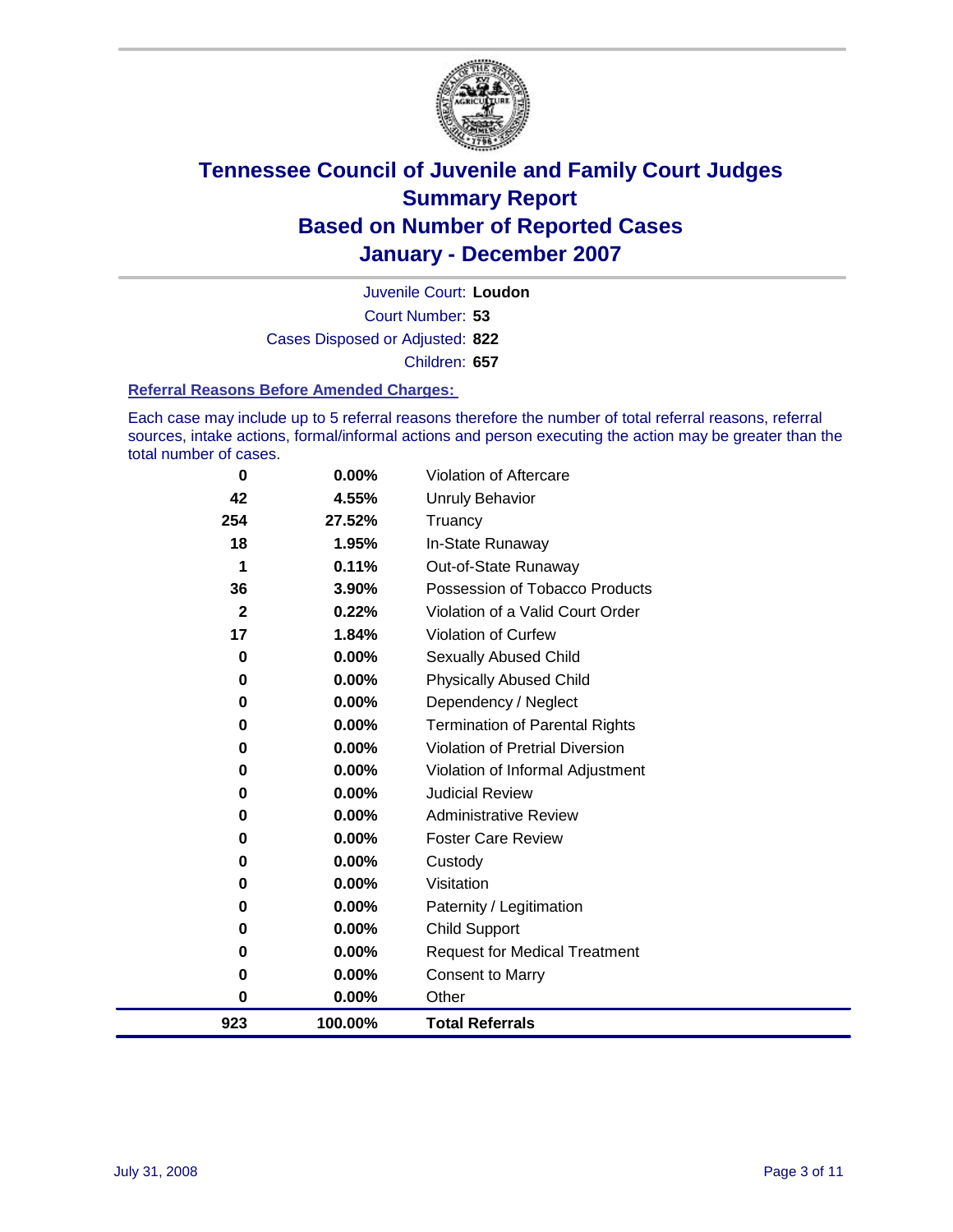

|                            |                                 | Juvenile Court: Loudon            |
|----------------------------|---------------------------------|-----------------------------------|
|                            |                                 | Court Number: 53                  |
|                            | Cases Disposed or Adjusted: 822 |                                   |
|                            |                                 | Children: 657                     |
| <b>Referral Sources: 1</b> |                                 |                                   |
| 517                        | 56.01%                          | Law Enforcement                   |
| 28                         | 3.03%                           | Parents                           |
| 0                          | $0.00\%$                        | Relatives                         |
| 0                          | 0.00%                           | Self                              |
| 348                        | 37.70%                          | School                            |
| 0                          | 0.00%                           | <b>CSA</b>                        |
| 3                          | 0.33%                           | <b>DCS</b>                        |
| 1                          | 0.11%                           | <b>Other State Department</b>     |
| 0                          | 0.00%                           | <b>District Attorney's Office</b> |
| 0                          | 0.00%                           | <b>Court Staff</b>                |
| 0                          | $0.00\%$                        | Social Agency                     |
| 0                          | 0.00%                           | <b>Other Court</b>                |
| 6                          | 0.65%                           | Victim                            |
| 0                          | 0.00%                           | Child & Parent                    |
| 0                          | 0.00%                           | Hospital                          |
| 0                          | $0.00\%$                        | Unknown                           |

**Age of Child at Referral: 2**

**2.17%** Other

**100.00% Total Referral Sources**

| 657 | 100.00%  | <b>Total Child Count</b> |  |
|-----|----------|--------------------------|--|
| 0   | $0.00\%$ | Unknown / Not Reported   |  |
| 0   | 0.00%    | Ages 19 and Over         |  |
| 223 | 33.94%   | Ages 17 through 18       |  |
| 235 | 35.77%   | Ages 15 through 16       |  |
| 94  | 14.31%   | Ages 13 through 14       |  |
| 44  | 6.70%    | Ages 11 through 12       |  |
| 61  | 9.28%    | Ages 10 and Under        |  |
|     |          |                          |  |

<sup>1</sup> If different than number of Referral Reasons (923), verify accuracy of your court's data.

<sup>2</sup> One child could be counted in multiple categories, verify accuracy of your court's data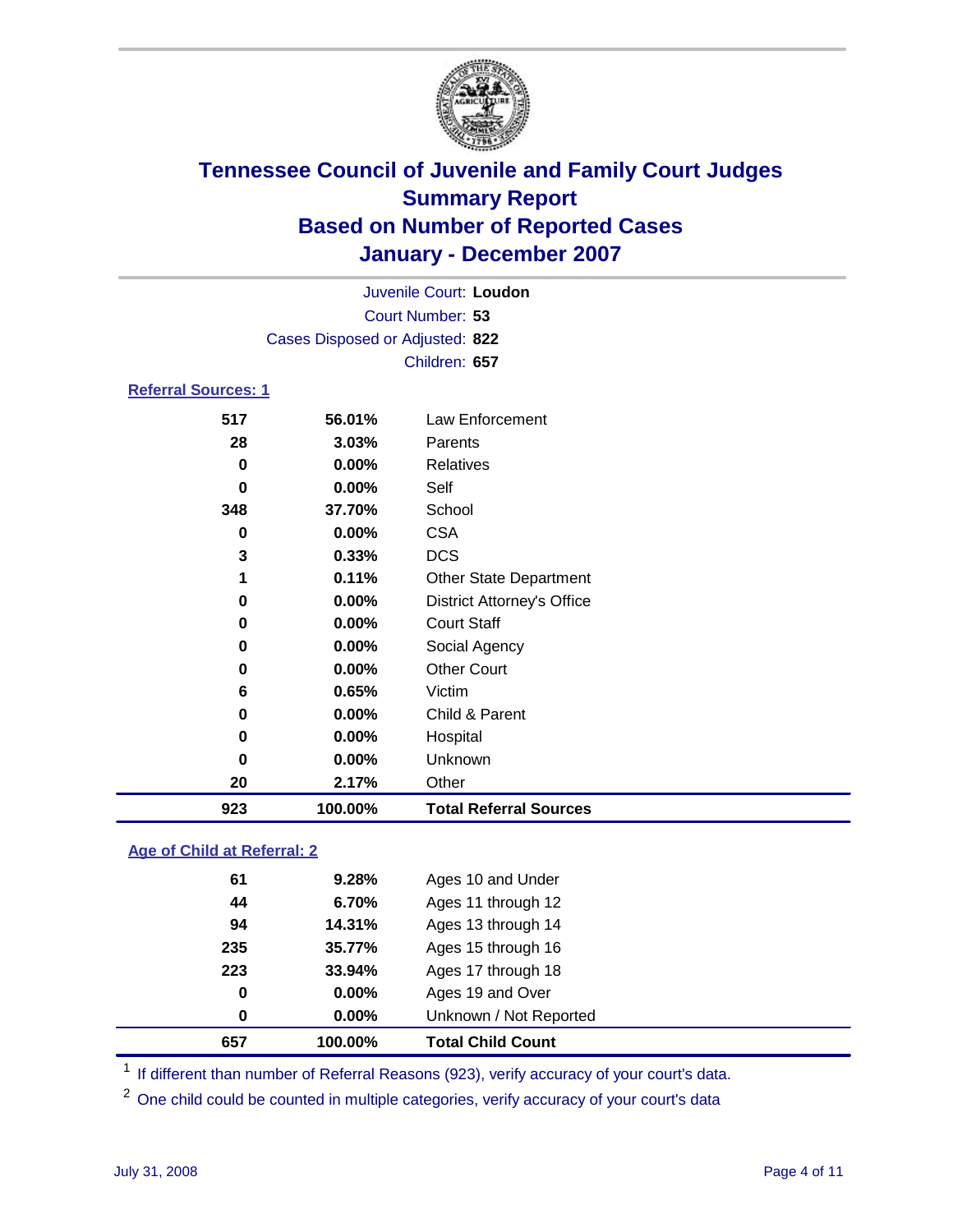

| Juvenile Court: Loudon                  |                                 |                          |  |  |  |
|-----------------------------------------|---------------------------------|--------------------------|--|--|--|
| Court Number: 53                        |                                 |                          |  |  |  |
|                                         | Cases Disposed or Adjusted: 822 |                          |  |  |  |
|                                         |                                 | Children: 657            |  |  |  |
| Sex of Child: 1                         |                                 |                          |  |  |  |
| 426                                     | 64.84%                          | Male                     |  |  |  |
| 231                                     | 35.16%                          | Female                   |  |  |  |
| $\bf{0}$                                | 0.00%                           | Unknown                  |  |  |  |
| 657                                     | 100.00%                         | <b>Total Child Count</b> |  |  |  |
| Race of Child: 1                        |                                 |                          |  |  |  |
| 648                                     | 98.63%                          | White                    |  |  |  |
| 6                                       | 0.91%                           | African American         |  |  |  |
| 0                                       | 0.00%                           | Native American          |  |  |  |
| 1                                       | 0.15%                           | Asian                    |  |  |  |
| $\mathbf 2$                             | 0.30%                           | Mixed                    |  |  |  |
| $\mathbf 0$                             | 0.00%                           | Unknown                  |  |  |  |
| 657                                     | 100.00%                         | <b>Total Child Count</b> |  |  |  |
| <b>Hispanic Origin: 1</b>               |                                 |                          |  |  |  |
| 63                                      | 9.59%                           | Yes                      |  |  |  |
| 594                                     | 90.41%                          | No                       |  |  |  |
| $\mathbf 0$                             | 0.00%                           | Unknown                  |  |  |  |
| 657                                     | 100.00%                         | <b>Total Child Count</b> |  |  |  |
| <b>School Enrollment of Children: 1</b> |                                 |                          |  |  |  |
| 633                                     | 96.35%                          | Yes                      |  |  |  |
| 15                                      | 2.28%                           | No                       |  |  |  |
| $\boldsymbol{9}$                        | 1.37%                           | Unknown                  |  |  |  |
| 657                                     | 100.00%                         | <b>Total Child Count</b> |  |  |  |

One child could be counted in multiple categories, verify accuracy of your court's data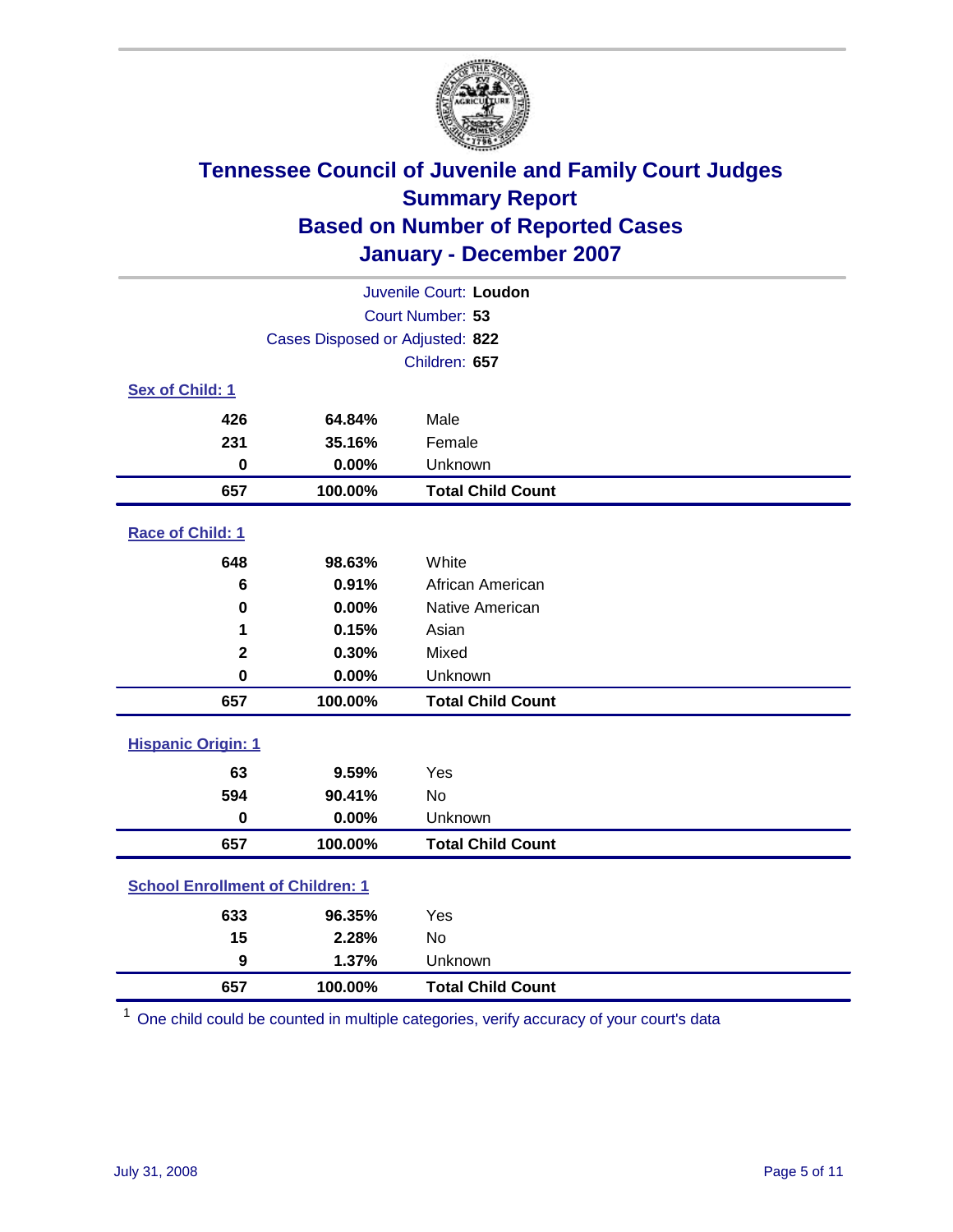

Court Number: **53** Juvenile Court: **Loudon** Cases Disposed or Adjusted: **822** Children: **657**

#### **Living Arrangement of Child at Time of Referral: 1**

| 657 | 100.00%  | <b>Total Child Count</b>     |
|-----|----------|------------------------------|
| 0   | 0.00%    | Other                        |
| 0   | $0.00\%$ | Unknown                      |
| 0   | $0.00\%$ | Independent                  |
| 1   | 0.15%    | In an Institution            |
| 0   | $0.00\%$ | In a Residential Center      |
| 0   | $0.00\%$ | In a Group Home              |
| 0   | $0.00\%$ | With Foster Family           |
| 24  | 3.65%    | With Adoptive Parents        |
| 50  | 7.61%    | <b>With Relatives</b>        |
| 54  | 8.22%    | With Father                  |
| 198 | 30.14%   | With Mother                  |
| 86  | 13.09%   | With Mother and Stepfather   |
| 14  | 2.13%    | With Father and Stepmother   |
| 230 | 35.01%   | With Both Biological Parents |
|     |          |                              |

#### **Type of Detention: 2**

| 822 | 100.00%  | <b>Total Detention Count</b> |  |
|-----|----------|------------------------------|--|
| 0   | $0.00\%$ | Other                        |  |
| 716 | 87.10%   | Does Not Apply               |  |
| 0   | $0.00\%$ | <b>Unknown</b>               |  |
| 0   | 0.00%    | <b>Psychiatric Hospital</b>  |  |
| 0   | 0.00%    | Jail - No Separation         |  |
| 0   | $0.00\%$ | Jail - Partial Separation    |  |
| 0   | $0.00\%$ | Jail - Complete Separation   |  |
| 106 | 12.90%   | Juvenile Detention Facility  |  |
| 0   | $0.00\%$ | Non-Secure Placement         |  |
|     |          |                              |  |

<sup>1</sup> One child could be counted in multiple categories, verify accuracy of your court's data

<sup>2</sup> If different than number of Cases (822) verify accuracy of your court's data.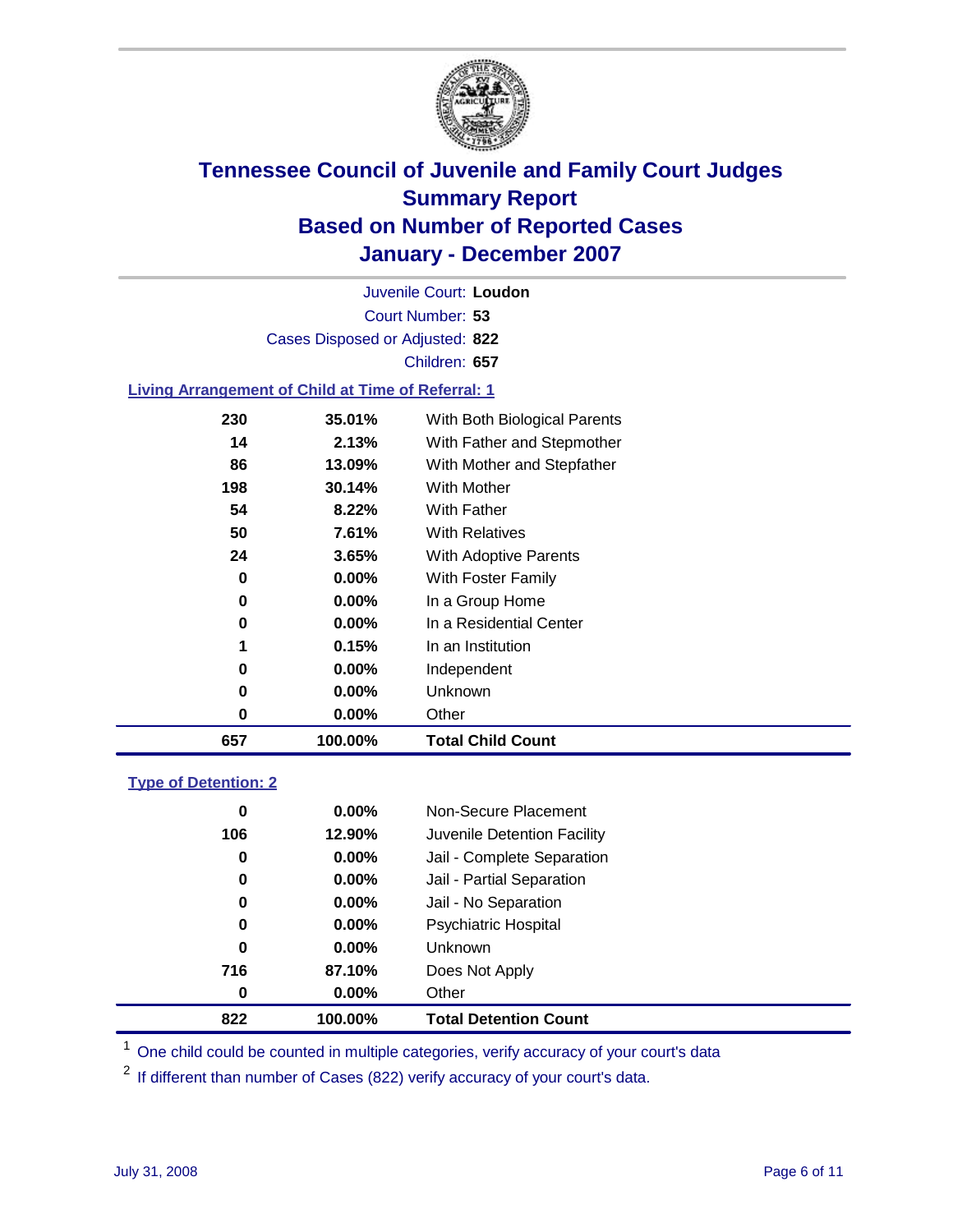

|                                                    | Juvenile Court: Loudon          |                                      |  |  |  |
|----------------------------------------------------|---------------------------------|--------------------------------------|--|--|--|
|                                                    | Court Number: 53                |                                      |  |  |  |
|                                                    | Cases Disposed or Adjusted: 822 |                                      |  |  |  |
|                                                    |                                 | Children: 657                        |  |  |  |
| <b>Placement After Secure Detention Hearing: 1</b> |                                 |                                      |  |  |  |
| 107                                                | 13.02%                          | Returned to Prior Living Arrangement |  |  |  |
| $\bf{0}$                                           | 0.00%                           | Juvenile Detention Facility          |  |  |  |
| $\bf{0}$                                           | 0.00%                           | Jail                                 |  |  |  |
| $\bf{0}$                                           | 0.00%                           | Shelter / Group Home                 |  |  |  |
| 0                                                  | 0.00%                           | <b>Foster Family Home</b>            |  |  |  |
| $\bf{0}$                                           | 0.00%                           | Psychiatric Hospital                 |  |  |  |
|                                                    | 0.12%                           | Unknown / Not Reported               |  |  |  |
| 713                                                | 86.74%                          | Does Not Apply                       |  |  |  |
| 1                                                  | 0.12%                           | Other                                |  |  |  |
| 822                                                | 100.00%                         | <b>Total Placement Count</b>         |  |  |  |
| <b>Intake Actions: 2</b>                           |                                 |                                      |  |  |  |
|                                                    |                                 |                                      |  |  |  |
| 615                                                | 66.63%                          | <b>Petition Filed</b>                |  |  |  |
| $\bf{0}$                                           | 0.00%                           | <b>Motion Filed</b>                  |  |  |  |
| 266                                                | 28.82%                          | <b>Citation Processed</b>            |  |  |  |
| 1                                                  | 0.11%                           | Notification of Paternity Processed  |  |  |  |
| $\bf{0}$                                           | 0.00%                           | Scheduling of Judicial Review        |  |  |  |
| $\bf{0}$                                           | 0.00%                           | Scheduling of Administrative Review  |  |  |  |
| 0                                                  | 0.00%                           | Scheduling of Foster Care Review     |  |  |  |
| $\bf{0}$                                           | 0.00%                           | Unknown                              |  |  |  |
| $\bf{0}$                                           | 0.00%                           | Does Not Apply                       |  |  |  |
| 41                                                 |                                 |                                      |  |  |  |
|                                                    | 4.44%                           | Other                                |  |  |  |

<sup>1</sup> If different than number of Cases (822) verify accuracy of your court's data.

<sup>2</sup> If different than number of Referral Reasons (923), verify accuracy of your court's data.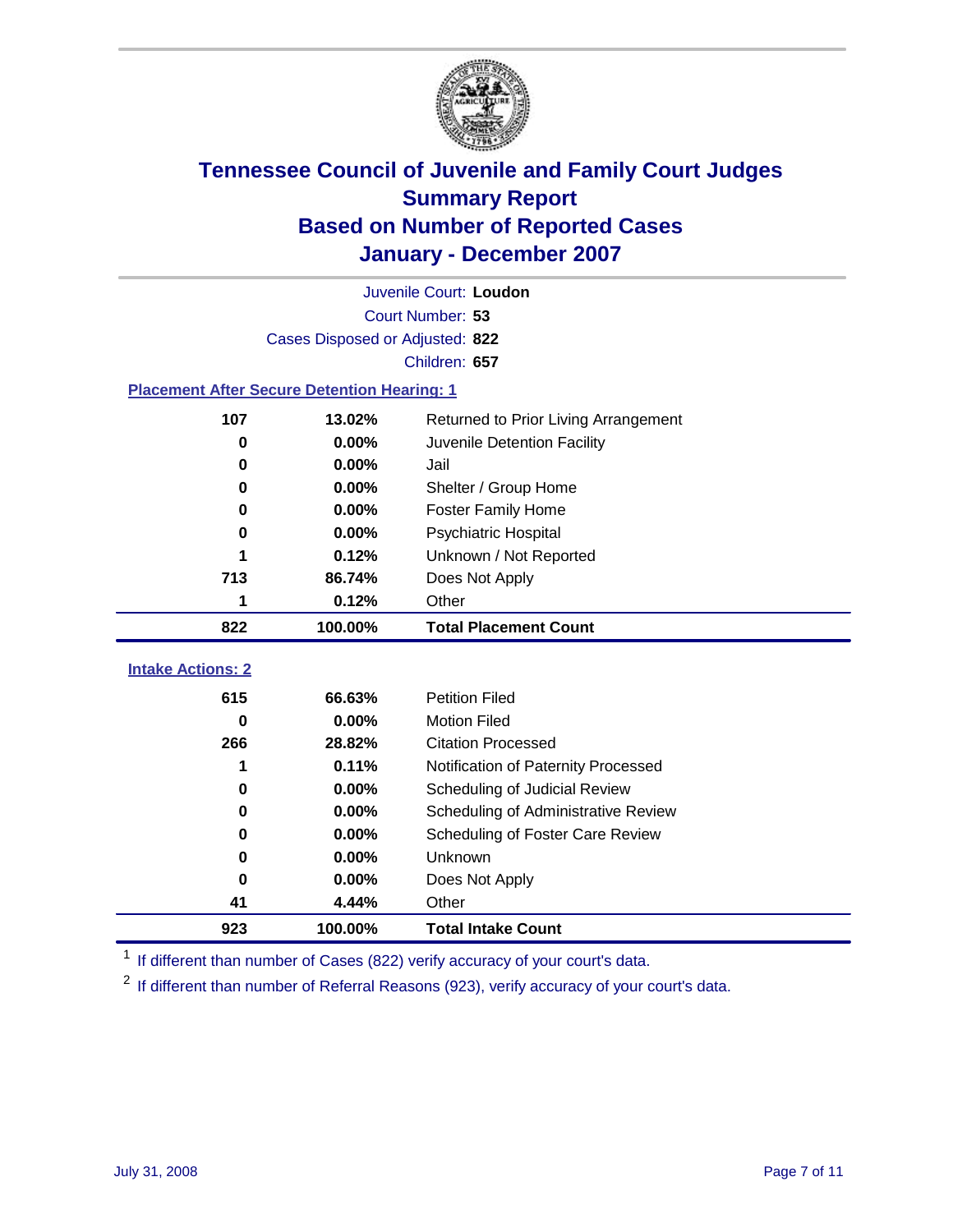

Court Number: **53** Juvenile Court: **Loudon** Cases Disposed or Adjusted: **822** Children: **657**

#### **Last Grade Completed by Child: 1**

| 109<br>14<br>0<br>9 | 2.13%<br>0.00%<br>1.37%            | 11th Grade<br>12th Grade<br>Non-Graded Special Ed<br><b>GED</b> |
|---------------------|------------------------------------|-----------------------------------------------------------------|
|                     |                                    |                                                                 |
|                     |                                    |                                                                 |
|                     |                                    |                                                                 |
|                     | 16.59%                             |                                                                 |
| 143                 | 21.77%                             | 10th Grade                                                      |
| 120                 | 18.26%                             | 9th Grade                                                       |
| 66                  | 10.05%                             | 8th Grade                                                       |
| 48                  | 7.31%                              | 7th Grade                                                       |
| 38                  | 5.78%                              | 6th Grade                                                       |
| 21                  | 3.20%                              | 5th Grade                                                       |
| 17                  | 2.59%                              | 4th Grade                                                       |
| 9                   | 1.37%                              | 3rd Grade                                                       |
|                     |                                    | 2nd Grade                                                       |
|                     |                                    | 1st Grade                                                       |
|                     |                                    | Kindergarten                                                    |
|                     |                                    | Too Young for School<br>Preschool                               |
|                     | 18<br>$\mathbf 0$<br>12<br>7<br>11 | 2.74%<br>0.00%<br>1.83%<br>1.07%<br>1.67%                       |

### **Enrolled in Special Education: 1**

| 657 | 100.00% | <b>Total Child Count</b> |  |
|-----|---------|--------------------------|--|
| 11  | 1.67%   | Unknown                  |  |
| 629 | 95.74%  | No                       |  |
| 17  | 2.59%   | Yes                      |  |
|     |         |                          |  |

<sup>1</sup> One child could be counted in multiple categories, verify accuracy of your court's data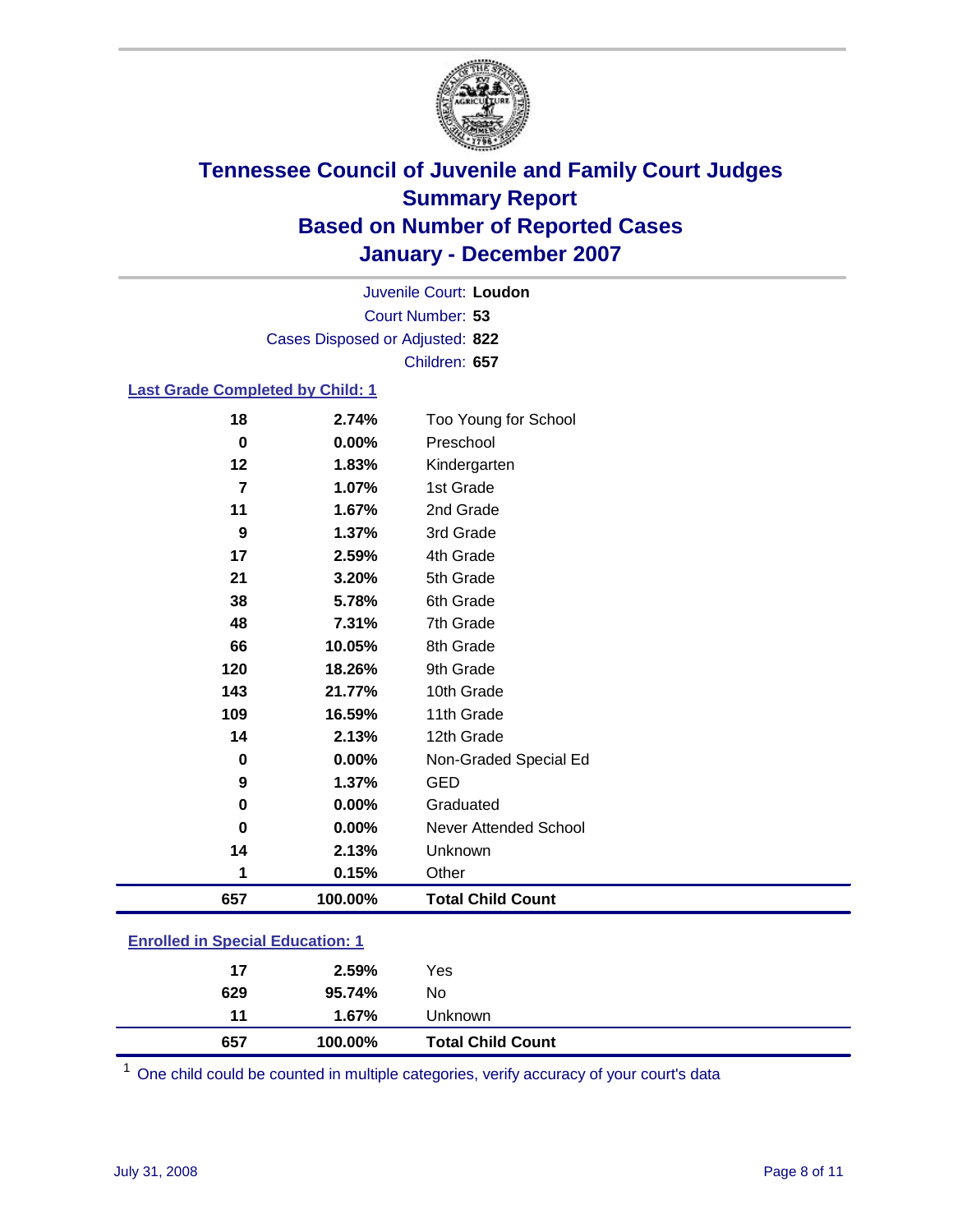

| Juvenile Court: Loudon       |                                 |                           |  |  |  |
|------------------------------|---------------------------------|---------------------------|--|--|--|
|                              | Court Number: 53                |                           |  |  |  |
|                              | Cases Disposed or Adjusted: 822 |                           |  |  |  |
|                              |                                 | Children: 657             |  |  |  |
| <b>Action Executed By: 1</b> |                                 |                           |  |  |  |
| 351                          | 38.03%                          | Judge                     |  |  |  |
| 0                            | $0.00\%$                        | Referee                   |  |  |  |
| 0                            | $0.00\%$                        | <b>YSO</b>                |  |  |  |
| 572                          | 61.97%                          | Other                     |  |  |  |
| 0                            | $0.00\%$                        | Unknown / Not Reported    |  |  |  |
| 923                          | 100.00%                         | <b>Total Action Count</b> |  |  |  |

### **Formal / Informal Actions: 1**

| 0        | $0.00\%$ | Dismissed                                        |
|----------|----------|--------------------------------------------------|
| 0        | $0.00\%$ | Retired / Nolle Prosequi                         |
| 351      | 38.03%   | <b>Complaint Substantiated Delinguent</b>        |
| 0        | $0.00\%$ | <b>Complaint Substantiated Status Offender</b>   |
| 0        | $0.00\%$ | <b>Complaint Substantiated Dependent/Neglect</b> |
| 0        | $0.00\%$ | <b>Complaint Substantiated Abused</b>            |
| $\bf{0}$ | $0.00\%$ | <b>Complaint Substantiated Mentally III</b>      |
| 572      | 61.97%   | Informal Adjustment                              |
| 0        | 0.00%    | <b>Pretrial Diversion</b>                        |
| 0        | $0.00\%$ | <b>Transfer to Adult Court Hearing</b>           |
| 0        | $0.00\%$ | Charges Cleared by Transfer to Adult Court       |
| 0        | 0.00%    | Special Proceeding                               |
| 0        | $0.00\%$ | <b>Review Concluded</b>                          |
| $\bf{0}$ | $0.00\%$ | Case Held Open                                   |
| 0        | $0.00\%$ | Other                                            |
| 0        | $0.00\%$ | Unknown / Not Reported                           |
| 923      | 100.00%  | <b>Total Action Count</b>                        |

<sup>1</sup> If different than number of Referral Reasons (923), verify accuracy of your court's data.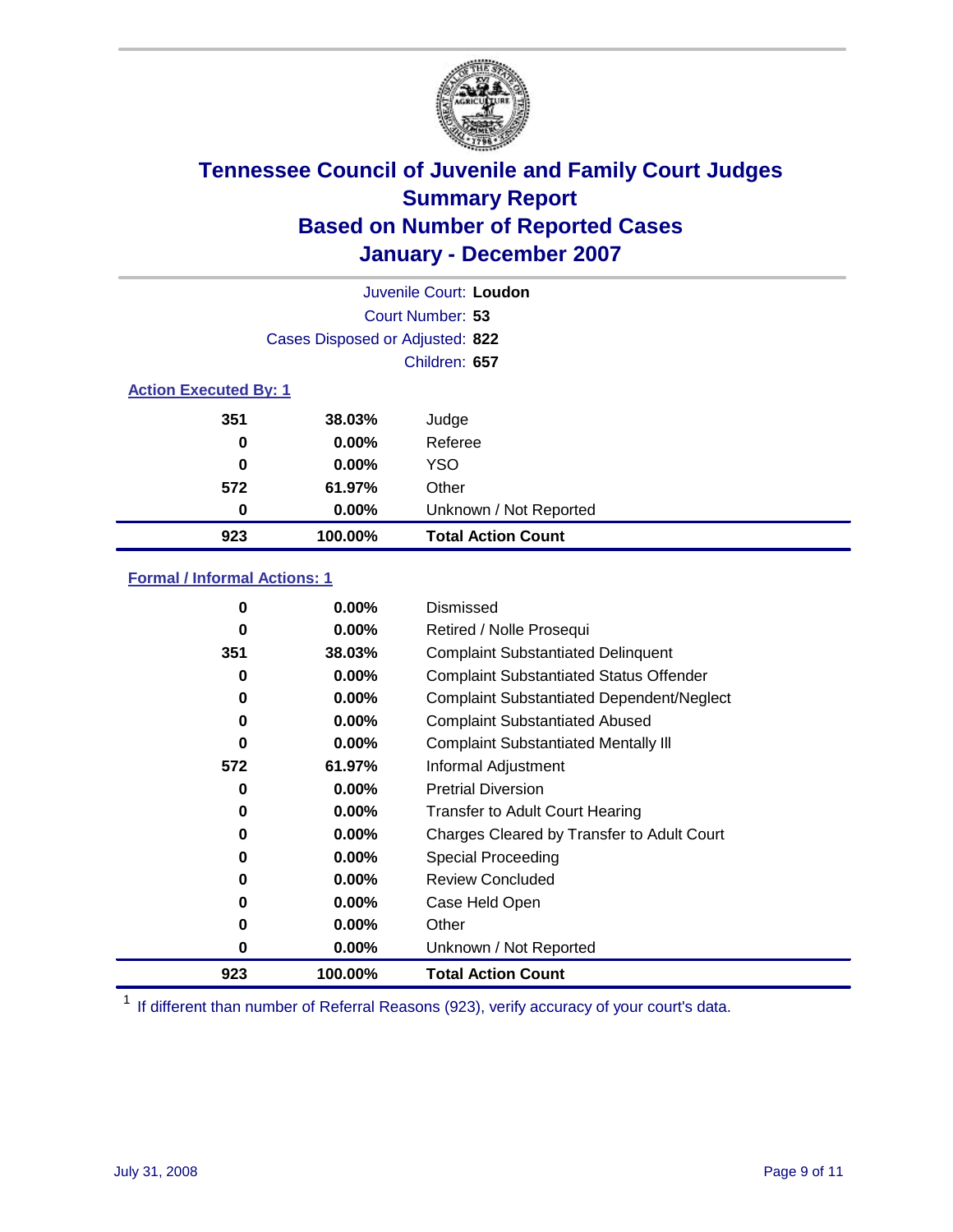

|                       |                                 | Juvenile Court: Loudon                                |
|-----------------------|---------------------------------|-------------------------------------------------------|
|                       |                                 | Court Number: 53                                      |
|                       | Cases Disposed or Adjusted: 822 |                                                       |
|                       |                                 | Children: 657                                         |
| <b>Case Outcomes:</b> |                                 | There can be multiple outcomes for one child or case. |
| 34                    | 1.87%                           | <b>Case Dismissed</b>                                 |
| 3                     | 0.16%                           | Case Retired or Nolle Prosequi                        |
| 342                   | 18.77%                          | Warned / Counseled                                    |
| 0                     | 0.00%                           | Held Open For Review                                  |
| 282                   | 15.48%                          | Supervision / Probation to Juvenile Court             |
| $\mathbf 2$           | 0.11%                           | <b>Probation to Parents</b>                           |
| 0                     | 0.00%                           | Referral to Another Entity for Supervision / Service  |
| 69                    | 3.79%                           | Referred for Mental Health Counseling                 |
| 21                    | 1.15%                           | Referred for Alcohol and Drug Counseling              |
| 0                     | 0.00%                           | <b>Referred to Alternative School</b>                 |
| 14                    | 0.77%                           | Referred to Private Child Agency                      |
| 184                   | 10.10%                          | Referred to Defensive Driving School                  |
| $\mathbf 2$           | 0.11%                           | Referred to Alcohol Safety School                     |
| 4                     | 0.22%                           | Referred to Juvenile Court Education-Based Program    |
| 25                    | 1.37%                           | Driver's License Held Informally                      |
| 0                     | 0.00%                           | <b>Voluntary Placement with DMHMR</b>                 |
| 0                     | 0.00%                           | <b>Private Mental Health Placement</b>                |
| 0                     | 0.00%                           | <b>Private MR Placement</b>                           |
| 0                     | 0.00%                           | Placement with City/County Agency/Facility            |
| 0                     | 0.00%                           | Placement with Relative / Other Individual            |
| 114                   | 6.26%                           | Fine                                                  |
| 222                   | 12.18%                          | <b>Public Service</b>                                 |
| 26                    | 1.43%                           | Restitution                                           |
| 0                     | 0.00%                           | <b>Runaway Returned</b>                               |
| 6                     | 0.33%                           | No Contact Order                                      |
| $\boldsymbol{0}$      | 0.00%                           | Injunction Other than No Contact Order                |
| 0                     | 0.00%                           | <b>House Arrest</b>                                   |
| 0                     | 0.00%                           | <b>Court Defined Curfew</b>                           |
| 0                     | 0.00%                           | Dismissed from Informal Adjustment                    |
| 0                     | 0.00%                           | <b>Dismissed from Pretrial Diversion</b>              |
| 0                     | 0.00%                           | Released from Probation                               |
| 0                     | 0.00%                           | <b>Transferred to Adult Court</b>                     |
| 0                     | 0.00%                           | <b>DMHMR Involuntary Commitment</b>                   |